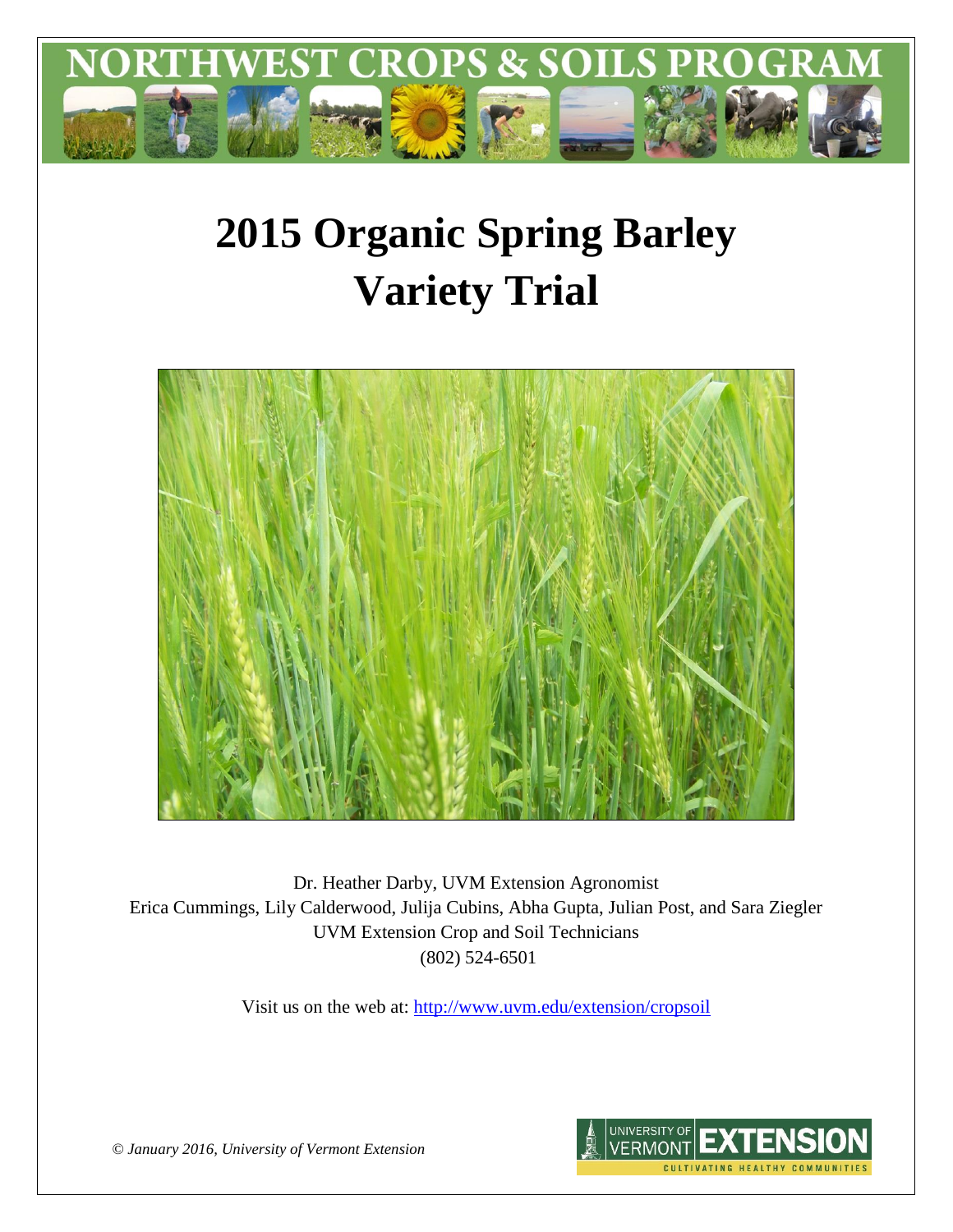### **2015 ORGANIC SPRING BARLEY VARIETY TRIAL Dr. Heather Darby, University of Vermont Extension heather.darby[at]uvm.edu**

With the revival of the small grains industry in the Northeast and the strength of the locavore movement, craft breweries and distilleries have expressed an interest in sourcing local barley for malting. Malting barley must meet specific quality characteristics such as low protein content and high germination. Depending on the variety, barley can be planted in either the spring or fall, and both two- and six-row barley can be used for malting. In 2015, UVM Extension in collaboration with the Uniform Eastern Spring Malting Barley Nursery (UESMBN), conducted a spring malting barley trial to evaluate yield and quality of 20 varieties.

# **MATERIALS AND METHODS**

A spring barley variety trial was initiated at Borderview Research Farm in Alburgh, VT. The experimental plot design was a randomized complete block with three replications. The treatments were 20 spring malt barley varieties, which are listed in Table 1.

| <b>Spring barley</b><br>variety | <b>Type</b> | <b>Seed source</b>                                       |  |  |
|---------------------------------|-------------|----------------------------------------------------------|--|--|
| <b>AAC</b> Synergy              | $2$ -row    | Agriculture and Agri-Food Canada                         |  |  |
| <b>AC</b> Metcalfe              | $2$ -row    | Agriculture and Agri-Food Canada                         |  |  |
| Bently                          | $2$ -row    | Field Crop Development Centre (Lacombe, Alberta, Canada) |  |  |
| CDC Copeland                    | $2$ -row    | Crop Development Centre (University of Saskatchewan)     |  |  |
| <b>CDC</b> Meredith             | $2$ -row    | Crop Development Centre (University of Saskatchewan)     |  |  |
| Cerveza                         | $2$ -row    | Agriculture and Agri-Food Canada                         |  |  |
| Conlon                          | $2$ -row    | North Dakota State University                            |  |  |
| <b>Full Pint</b>                | $2$ -row    | <b>Oregon State University</b>                           |  |  |
| Harrington                      | $2$ -row    | Crop Development Centre (University of Saskatchewan)     |  |  |
| Innovation                      | $6$ -row    | <b>Busch Agricultural Resources, LLC</b>                 |  |  |
| Klages                          | $2$ -row    | USDA-ARS Aberdeen, ID                                    |  |  |
| Lacey                           | $6$ -row    | University of Minnesota                                  |  |  |
| ND Genesis                      | $2$ -row    | North Dakota State University                            |  |  |
| ND22421                         | 6-row       | North Dakota State University                            |  |  |
| Newdale                         | $2$ -row    | Agriculture and Agri-Food Canada                         |  |  |
| Pinnacle                        | $2$ -row    | North Dakota State University                            |  |  |
| Quest                           | $6$ -row    | University of Minnesota                                  |  |  |
| Robust                          | $2$ -row    | Albert Lea Seeds, MN                                     |  |  |
| Scarlett                        | $2$ -row    | Saatzucht Josef Breun GmbH & Co                          |  |  |
| Tradition                       | 6-row       | <b>Busch Agricultural Resources, LLC</b>                 |  |  |

 **Table 1. Twenty spring barley varieties trialed at Borderview Research Farm in Alburgh, VT.**

All plots were managed with practices similar to those used by producers in the surrounding areas (Table 2). The previous crop planted at the site was summer annuals. In April 2015, the trial area was disked and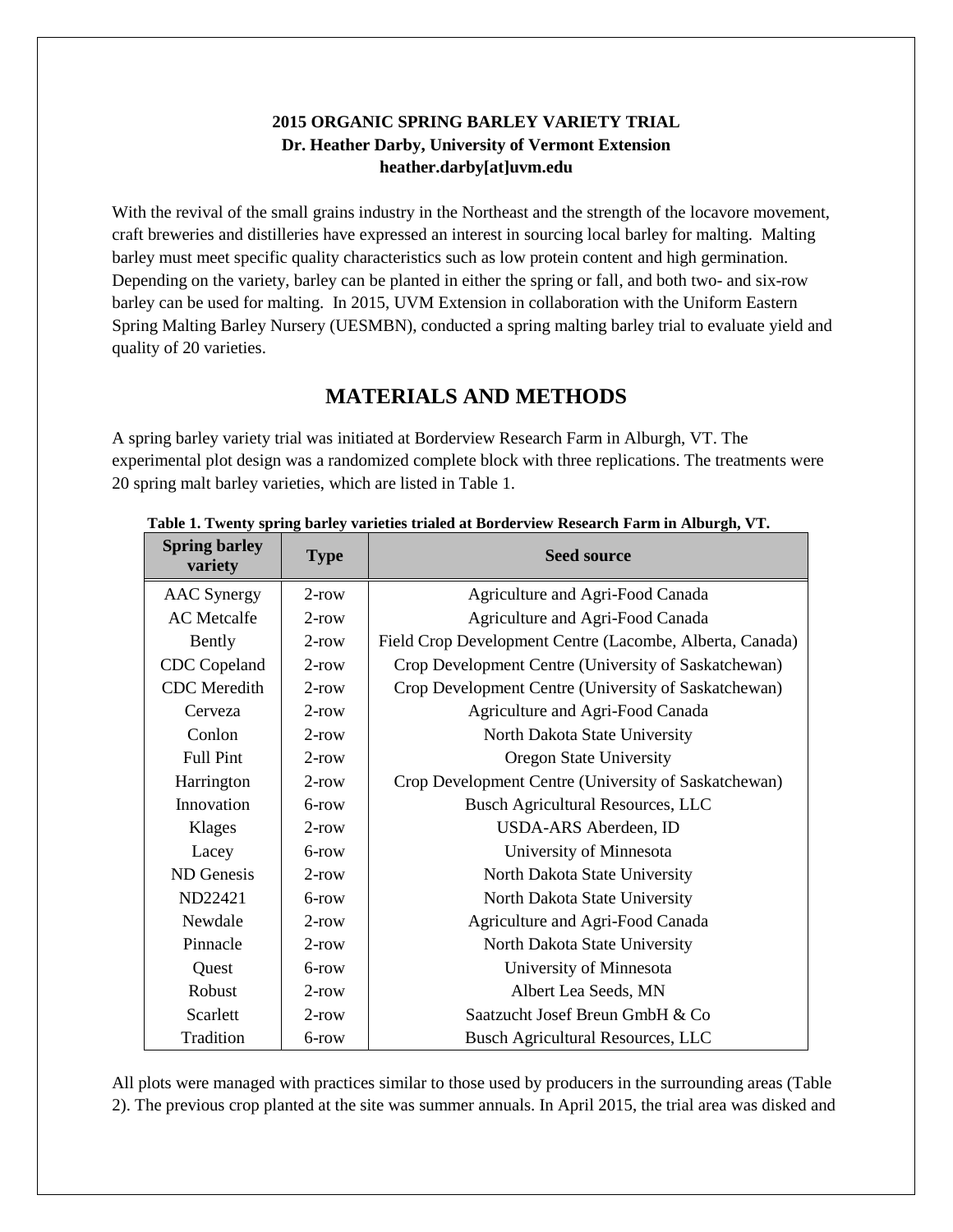spike tooth harrowed to prepare for planting. The plots were seeded with a Great Plains NT60 Cone Seeder on 19-Apr at a seeding rate of 325 live seeds per m<sup>2</sup> into a Benson rocky silt loam. Plot size was  $5'x 20'.$ 

| <b>Borderview Research Farm</b><br>Alburgh, VT |  |  |  |  |
|------------------------------------------------|--|--|--|--|
| Benson rocky silt loam                         |  |  |  |  |
| Summer annuals                                 |  |  |  |  |
| Spring plow, disc, and spike tooth harrow      |  |  |  |  |
| 5 x 20                                         |  |  |  |  |
| 6                                              |  |  |  |  |
| 325                                            |  |  |  |  |
| 3                                              |  |  |  |  |
| $19-Apr$                                       |  |  |  |  |
| $5-Aug$                                        |  |  |  |  |
|                                                |  |  |  |  |

**Table 2. 2015 agronomic and trial information for spring barley variety trial.**

Barley populations were measured by counting the number of plants in three 12 inch segments randomly throughout each plot on 14-May. Flowering dates were recorded when at least 75% of a plot was in bloom. On 19-Jun, plots were scouted for disease and insect pests. A  $0.5$  m<sup>2</sup> quadrat was randomly placed in every plot. Within each quadrat, three plants were randomly selected for foliar scouting. All leaves (between 1 and 3 leaves) on the three plants were scouted. The number of leaves exhibiting each disease symptom and insect damage was recorded. Each field was given an overall health rating between 1 and 5 (1 being very poor and 5 being excellent). Loose smut was scouted for in each plot and presence/absence was recorded. Loose smut caused by the fungus*, Ustilago tritici*, is carried as dormant mycelium within healthy-looking seed and is spread by planting infected seed. A smut-infected seed or plant cannot be distinguished from an uninfected one until the head starts to emerge. The disease is most obvious just after the time of heading by the characteristic dusty black appearance of diseased heads. The spores are dispersed by the wind during wheat flowering and can infect healthy plants. Plants with unknown discoloration or damage were pulled, placed in a labeled plastic bag, refrigerated, and identified at the UVM Plant Diagnostic Laboratory. Prior to harvest on 28-Jul, three plant heights were measured per plot, excluding the awns. A visual estimate of percent of a plot lodged was documented. If lodging was present, the plot was visually assessed for lodging severity on a  $0 - 5$  scale, where 0 indicates no lodging and 5 indicates severe lodging and a complete crop loss. On 5-Aug the plots were harvested using an Almaco SPC50 small plot combine. At the time of harvest, grain moisture, test weight, and yield were calculated.

Following the harvest of spring barley, seed was cleaned with a small Clipper cleaner (A.T. Ferrell, Bluffton, IN). A one-pound subsample was collected to determine quality. Quality measurements included standard testing parameters used by commercial malt houses. Harvest moisture was determined for each plot using a DICKEY-john M20P moisture meter. Test weight was measured using a Berckes Test Weight Scale, which weighs a known volume of grain. Generally the heavier the barley is per bushel, the higher malting quality. The acceptable test weight for barley is 48 lbs per bushel. Once test weight was determined, the samples were then ground into flour using the Perten LM3100 Laboratory Mill, and were evaluated for crude protein content using the Perten Inframatic 8600 Flour Analyzer. In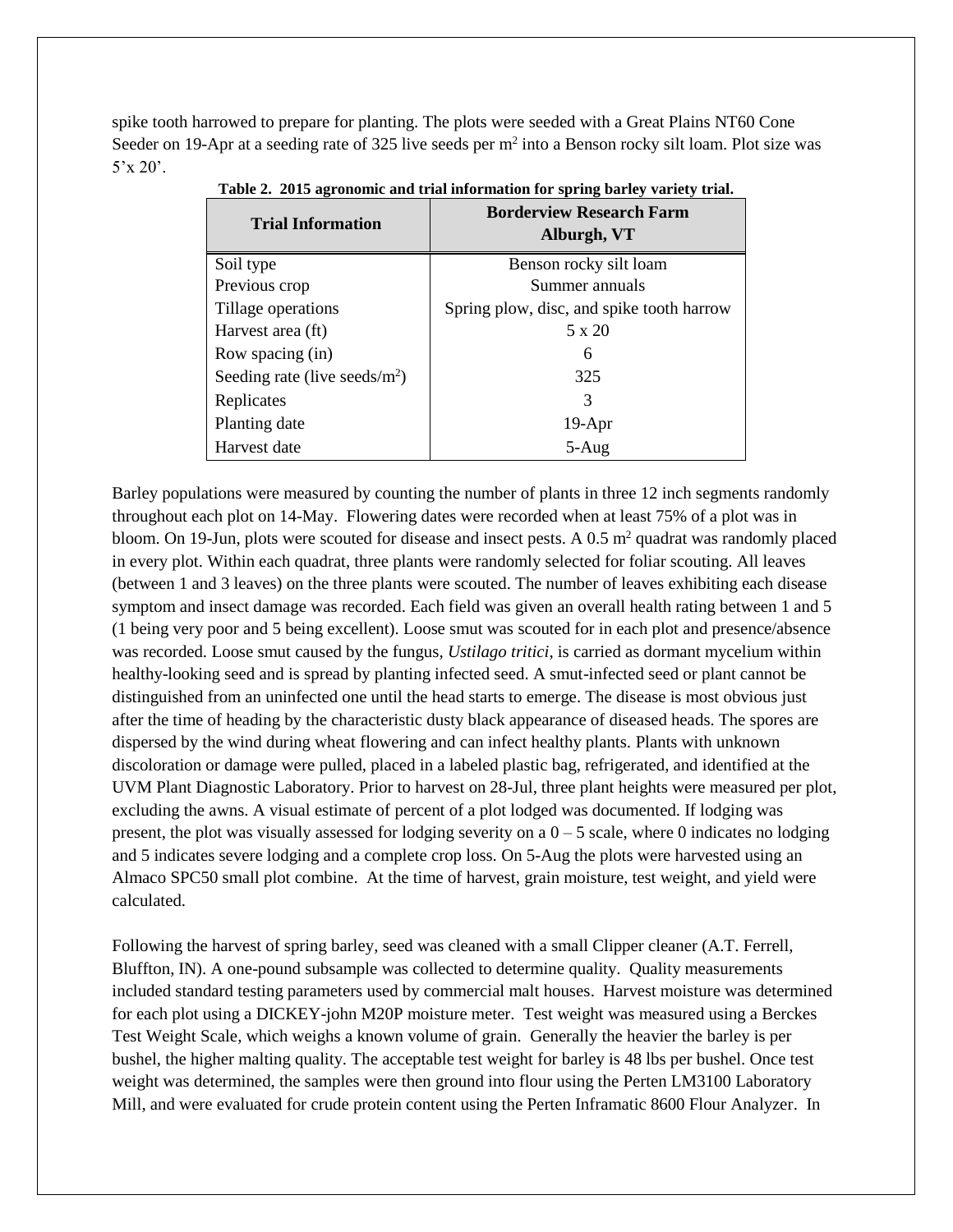addition, falling number for all barley varieties were determined using the AACC Method 56-81B, AACC Intl., 2000 on a Perten FN 1500 Falling Number Machine. The falling number is related to the level of sprout damage that has occurred in the grain. It is measured by the time it takes, in seconds, for a stirrer to fall through a slurry of flour and water to the bottom of the tube. Falling numbers greater than 350 indicate low enzymatic activity and sound quality sample. A falling number lower than 200 indicates high enzymatic activity and poor quality. Deoxynivalenol (DON) analysis was analyzed using Veratox DON 5/5 Quantitative test from the NEOGEN Corp. This test has a detection range of 0.5 to 5 ppm. Samples with DON values greater than 1 ppm are considered unsuitable for human consumption. Percent germination (germinative energy) was determined by incubating 100 seeds in 4.0 mL of water for 72 hours and counting the number of seeds that did not germinate. Each variety was done in duplicate. Grain assortment or plumpness was determined using the Pfeuffer Soritmat using 100g of clean seed, and was determined by combining the amount of seed remaining on the 2.78mm and 2.38mm sieves.

All data were analyzed using a mixed model analysis where replicates were considered random effects. The LSD procedure was used to separate cultivar means when the F-test was significant (P< 0.10). There were significant differences among the two locations for most parameters. Therefore, data from each location is reported independently.

Variations in yield and quality can occur because of variations in genetics, soil, weather, and other growing conditions. Statistical analysis makes it possible to determine whether a difference among varieties is real or whether it might have occurred due to other variations in the field. At the bottom of each table a LSD value is presented for each variable (e.g. yield). Least Significant Differences at the 10% level of probability are shown. Where the difference between two varieties within a column is equal to or greater than the LSD value at the bottom of the column, you can be sure in 9 out of 10 chances that there is a real difference between the two varieties. In the example below, variety A is significantly different from variety C, but not from variety B. The difference between A and B is equal to 725, which is less than the LSD value of 889. This means that these varieties did not differ in yield. The difference between A and C is equal to 1454, which is greater than the LSD value of 889. This means that the yields of these varieties were significantly different from one another. The asterisk indicates that variety B was not significantly lower than the top yielding variety.

| <b>Variety</b> | Yield |  |  |  |
|----------------|-------|--|--|--|
| A              | 3161  |  |  |  |
| B              | 3886* |  |  |  |
| C              | 4615* |  |  |  |
| LSD            | 889   |  |  |  |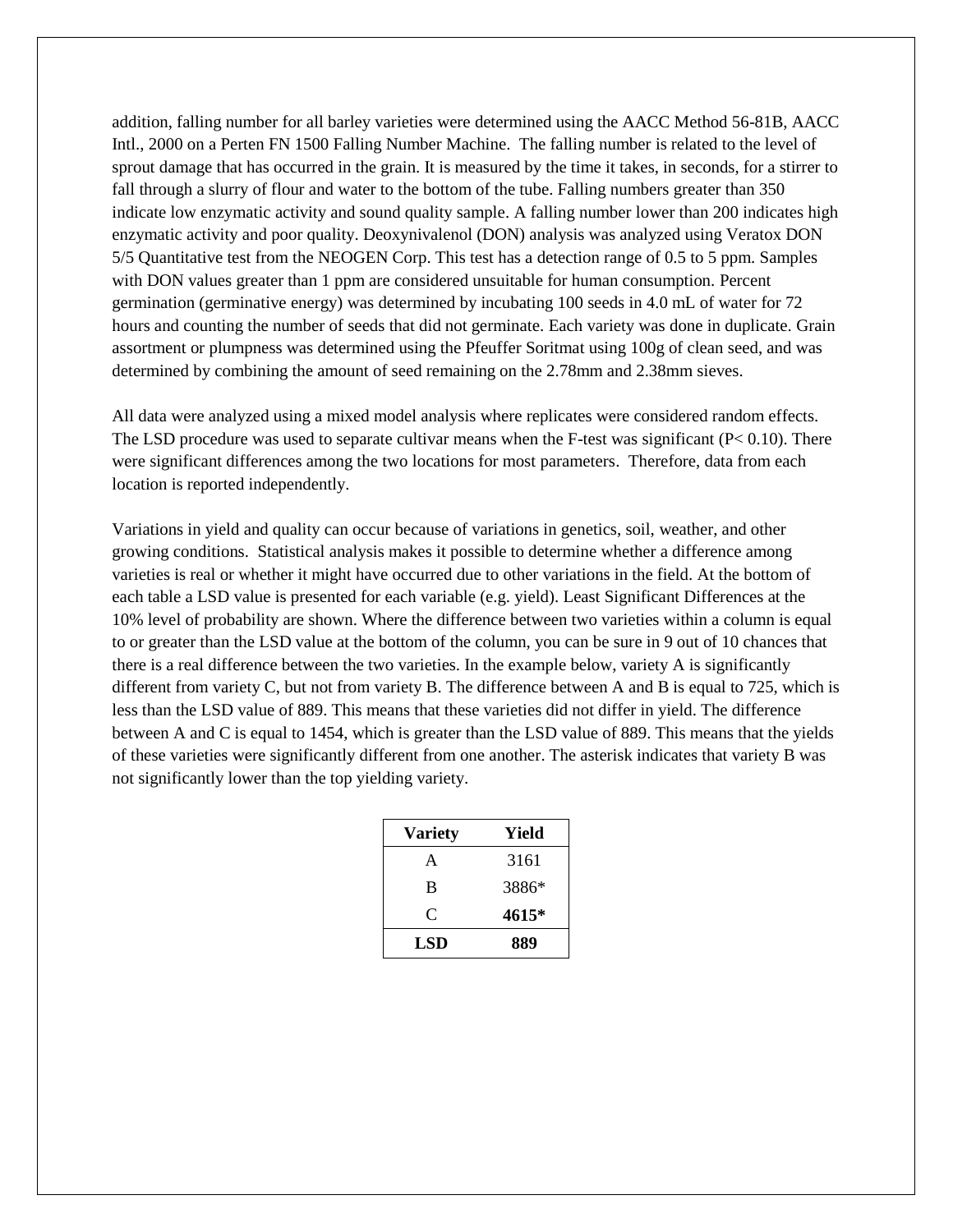### **RESULTS**

Seasonal precipitation and temperature recorded at weather stations in close proximity to the 2015 site are shown in Table 3. The growing season this year was marked by lower than normal temperatures in April, June, and July and higher than normal rainfall in June. From April to August, there was an accumulation of 4613 Growing Degree Days (GDDs) in Alburgh which is 50 GDDs above the 30 year average. Overall, rainfall was 8.12 inches below seasonal norm of 18.02 inches (Apr-Aug).

| Alburgh, VT                         | Apr     | May     | Jun    | Jul     | Aug     |
|-------------------------------------|---------|---------|--------|---------|---------|
| Average temperature $({}^{\circ}F)$ | 43.4    | 61.9    | 63.1   | 70.0    | 69.7    |
| Departure from normal               | $-1.4$  | 5.5     | $-2.7$ | $-0.6$  | 0.9     |
|                                     |         |         |        |         |         |
| Precipitation (inches)              | 0.09    | 1.94    | 6.42   | 1.45    | 0.00    |
| Departure from normal               | $-2.73$ | $-1.51$ | 2.73   | $-2.70$ | $-3.91$ |
|                                     |         |         |        |         |         |
| Growing Degree Days (base 32°F)     | 373     | 930     | 938    | 1188    | 1184    |
| Departure from normal               | -11     | 174     | $-76$  | $-10$   | 45      |

**Table 3. Temperature and precipitation summary for Alburgh, VT, 2015.**

Based on weather data from a Davis Instruments Vantage Pro2 with WeatherLink data logger. Historical averages are for 30 years of NOAA data (1981-2010) from Burlington, VT.

Plant populations were not significantly different between varieties (Table 4). Plots were scouted for disease and insect pests on 19-Jun. The primary plant diseases identified were; Tan spot (*Pyrenophora tritici-repentis*), Spetoria leaf blotch (*Stagonospora nodorum*), and Loose smut (*Ustilago tritici*). The insect pests observed included brown wheat mite (*Petrobia latens*) and thrips (species unknown). Most varieties bloomed (flowering 75% or greater) in the fourth week in June. The earliest flowering varieties were Conlon, Lacey, and Quest on 20-Jun, and CDC Meredith, Klages, Newdale, and Scarlett were the latest flowering on 27-Jun. Plant heights were significantly different among varieties. The tallest variety was Harrington 84.1 cm. Other tall varieties included; Bently (82.4cm), ND Genesis (79.3cm), AC Metcalfe (78.9cm), CDC Copeland (78.9cm), Klages (76.2cm), AAC Synergy (74.2cm), and Lacey (74.2cm). The shortest variety was Full Pint (51.1cm). No lodging was obsevered in any of the plots.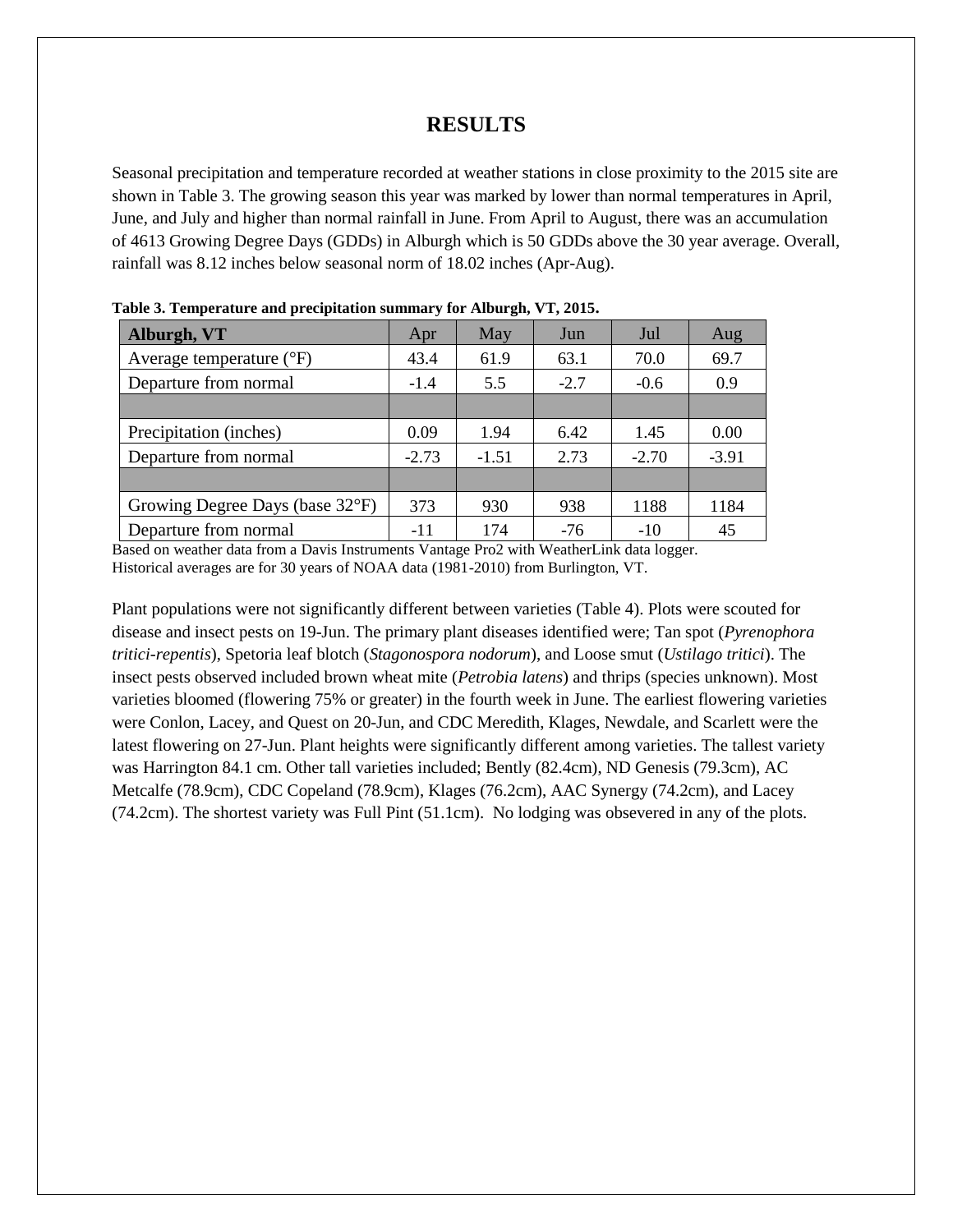| <b>Variety</b>      | <b>Population</b> | <b>Plant</b><br>height | <b>Flowering</b> |  |
|---------------------|-------------------|------------------------|------------------|--|
|                     | m <sup>2</sup>    | cm                     | date             |  |
| <b>AAC</b> Synergy  | 161               | $74.2*$                | $25 - Jun$       |  |
| <b>AC</b> Metcalfe  | 141               | 78.9*                  | $25 - Jun$       |  |
| Bently              | 142               | $82.4*$                | $25 - Jun$       |  |
| CDC Copeland        | 187               | 78.9*                  | $26$ -Jun        |  |
| <b>CDC</b> Meredith | 169               | 71.7                   | $27 - Jun$       |  |
| Cerveza             | 130               | 67.2                   | $23$ -Jun        |  |
| Conlon              | 127               | 64.3                   | $20$ -Jun        |  |
| <b>Full Pint</b>    | 164               | 51.1                   | $23$ -Jun        |  |
| Harrington          | 142               | 84.1*                  | $23$ -Jun        |  |
| Innovation          | 117               | 68.6                   | $21-J$ un        |  |
| Klages              | 134               | $76.2*$                | $27 - Jun$       |  |
| Lacey               | 157               | $74.2*$                | $20 - Jun$       |  |
| ND Genesis          | 167               | 79.3*                  | $23$ -Jun        |  |
| ND22421             | 111               | 62.1                   | $22$ -Jun        |  |
| Newdale             | 183               | 58.7                   | $27 - Jun$       |  |
| Pinnacle            | 136               | 68.2                   | $25 - Jun$       |  |
| Quest               | 163               | 73.5                   | $20$ -Jun        |  |
| Robust              | 133               | 68.7                   | $25 - Jun$       |  |
| Scarlett            | 129               | 63.9                   | $27 - Jun$       |  |
| Tradition           | 155               | 73.1                   | $22$ -Jun        |  |
| LSD(0.10)           | <b>NS</b>         | 10.2                   |                  |  |
| <b>Trial Mean</b>   | 147               | 71.0                   |                  |  |

 **Table 4. 2015 spring barley agronomic characteristics in Alburgh, VT.**

Values shown in **bold** are of the highest value or top performing.

 \* Barley varieties that are not significantly different than the top performing variety in a column are indicated with an asterisk. NS - no significant coefficients  $(P < 0.1)$ .

NA - was not statistically tested.

#### **Spring Barley Yield and Quality:**

Varieties differed significantly in quality but not between yields (Table 5). The highest yielding variety was Lacey (2314 lbs ac<sup>-1</sup>) and the lowest yielding was Conlon (967 lbs ac<sup>-1</sup>) (Figure 1). CDC Meredith had the lowest moisture at harvest (10.1%). All twenty varieties trialed had moistures below 14% at the time of harvest and therefore did not require any additional drying. Harrington had the highest test weight of 46.3 lbs bu<sup>-1</sup>. Other varieties with high test weights included AC Metcalfe (45.7 lbs bu<sup>-1</sup>), Kalges (45.0 lbs bu<sup>-1</sup>), Full Pint (44.5 lbs bu<sup>-1</sup>), Tradition (44.3 lbs bu<sup>-1</sup>), Innovation (44.2 lbs bu<sup>-1</sup>), CDC Meredith  $(44.0 \text{ lbs bu}^{-1})$ , Lacey  $(44.0 \text{ lbs bu}^{-1})$ , CDC Copeland  $(43.5 \text{ lbs bu}^{-1})$ , and Newdale  $(43.5 \text{ lbs bu}^{-1})$ However, none of the varieties met the desired barley test weight of 48 lbs per bushel.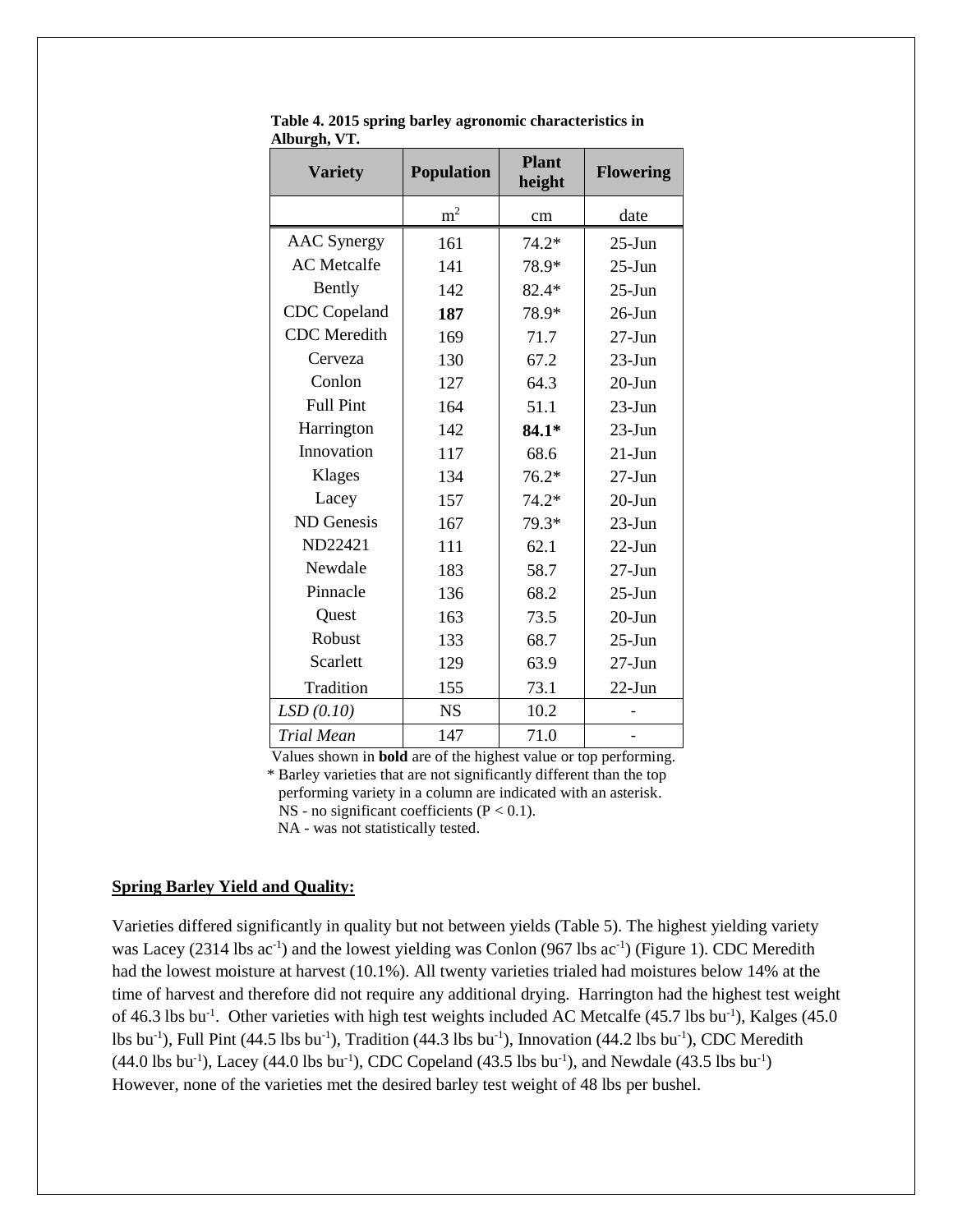Conlon had the highest crude protein content at 9.18% and the variety with the lowest protein content was CDC Meredith (6.26%) (Table 5, Figure 1). Harrington had the highest falling number, 417 seconds. The variety with the lowest falling number, indicating sprouting damage, was Full Pint at 152 seconds (Figure 2).

| <b>Variety</b>     | <b>Yield</b><br>@13.5%<br>moisture | <b>Harvest</b><br>moisture | <b>Test</b><br>weight  | <b>Crude</b><br>protein<br>@ 12%<br>moisture | <b>Falling</b><br>number @<br>14%<br>moisture | <b>DON</b> | Germinative<br>energy | <b>Plumpness</b> |
|--------------------|------------------------------------|----------------------------|------------------------|----------------------------------------------|-----------------------------------------------|------------|-----------------------|------------------|
|                    | $lbs$ ac <sup>-1</sup>             | %                          | $lbs$ bu <sup>-1</sup> | $\%$                                         | seconds                                       | ppm        | $\%$                  | $\%$             |
| <b>AAC</b> Synergy | 1821                               | 11.0                       | 42.0                   | 6.78                                         | 199                                           | 1.30       | 93.8                  | 98.2*            |
| AC Metcalfe        | 1648                               | 11.0                       | $45.7*$                | $8.26*$                                      | 256                                           | 1.80       | 94.3                  | 94.7             |
| Bently             | 1787                               | 10.8                       | 40.5                   | 8.20*                                        | 317                                           | 1.63       | $95.5*$               | $97.2*$          |
| CDC Copeland       | 1459                               | 11.1                       | $43.5*$                | 6.76                                         | 277                                           | 1.27       | 92.8                  | 95.9*            |
| CDC Meredith       | 1600                               | $10.1*$                    | $44.0*$                | 6.26                                         | 239                                           | 1.20       | 92.2                  | 96.0*            |
| Cerveza            | 2218                               | $10.5*$                    | 42.7                   | 6.48                                         | 210                                           | 0.97       | 96.5*                 | 95.3             |
| Conlon             | 967                                | $10.3*$                    | 38.3                   | $9.18*$                                      | 249                                           | $0.67*$    | 88.8                  | 98.3*            |
| <b>Full Pint</b>   | 1215                               | 11.3                       | $44.5*$                | 8.48*                                        | 152                                           | $0.80*$    | 80.3                  | $96.1*$          |
| Harrington         | 1738                               | 11.6                       | $46.3*$                | 7.87                                         | 417*                                          | $0.70*$    | 99.0*                 | 84.8             |
| Innovation         | 1687                               | $10.6*$                    | $44.2*$                | 7.22                                         | 311                                           | 1.80       | $97.5*$               | 97.7*            |
| Klages             | 1948                               | 11.3                       | $45.0*$                | 7.58                                         | 312                                           | 1.33       | 96.2*                 | 91.5             |
| Lacey              | 2314                               | 11.0                       | $44.0*$                | 7.91                                         | 336                                           | 2.00       | $97.2*$               | 97.3*            |
| ND Genesis         | 1378                               | 13.0                       | 42.5                   | 6.58                                         | 255                                           | 1.90       | 93.5                  | $96.1*$          |
| ND22421            | 1482                               | $10.3*$                    | 41.8                   | 7.44                                         | 240                                           | 2.57       | 94.5                  | 98.0*            |
| Newdale            | 1100                               | $10.7*$                    | $43.5*$                | 6.62                                         | 273                                           | $0.83*$    | $96.3*$               | 93.8             |
| Pinnacle           | 1440                               | $10.5*$                    | 41.8                   | 6.90                                         | 306                                           | 1.63       | 91.7                  | 96.2*            |
| Quest              | 1378                               | $10.4*$                    | 41.7                   | 8.50*                                        | 316                                           | 1.37       | 97.0*                 | 90.9             |
| Robust             | 1016                               | 10.9                       | 42.0                   | 8.47*                                        | 352                                           | 2.30       | 95.8*                 | 94.9             |
| Scarlett           | 1342                               | 10.9                       | 42.3                   | 7.41                                         | 328                                           | $0.38*$    | 95.3                  | 93.1             |
| Tradition          | 2026                               | $10.4*$                    | 44.3*                  | 7.59                                         | 305                                           | 1.77       | 95.8*                 | $97.5*$          |
| LSD(0.10)          | <b>NS</b>                          | 0.69                       | 3.43                   | 1.08                                         | 33.4                                          | 0.52       | 3.52                  | 2.57             |
| <b>Trial Mean</b>  | 1578                               | 10.9                       | 43.0                   | 7.52                                         | 282                                           | 1.41       | 94.2                  | 95.2             |

**Table 5. Harvest and quality results for the 20 spring barley samples trialed in Alburgh, VT, 2015.**

Values shown in **bold** are of the highest value or top performing.

 \* Barley varieties that are not significantly different than the top performing variety in a column are indicated with an asterisk.

NS – No significant difference was determined.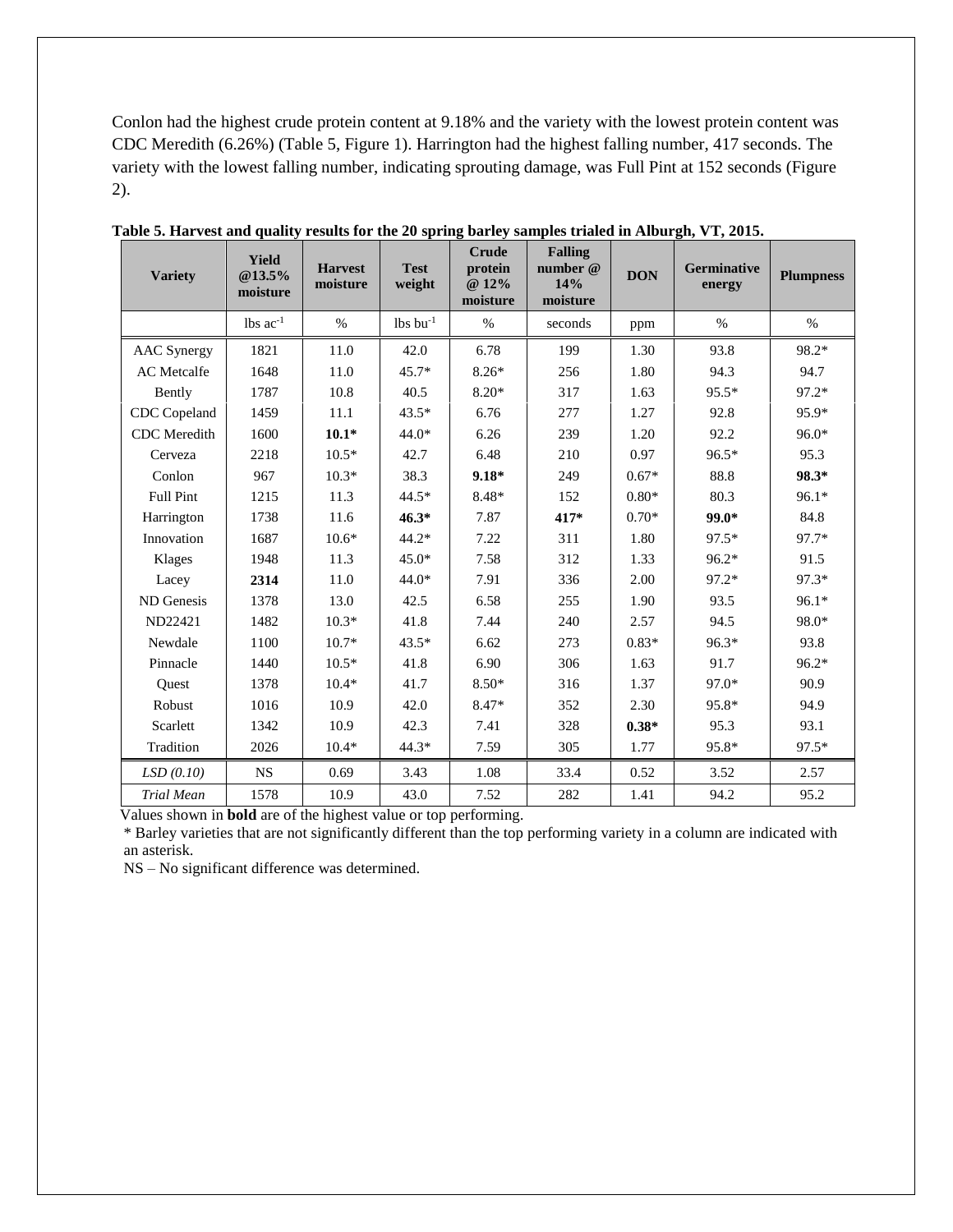

**Figure 1. Yield and crude protein for the 20 spring barley varieties trialed in Alburgh, VT.** Varieties with the same letter did not differ significantly.



**Figure 2. Falling number and germination comparison of the 20 spring barley varieties trialed in Alburgh, VT.** 

Varieties with the same letter did not differ significantly.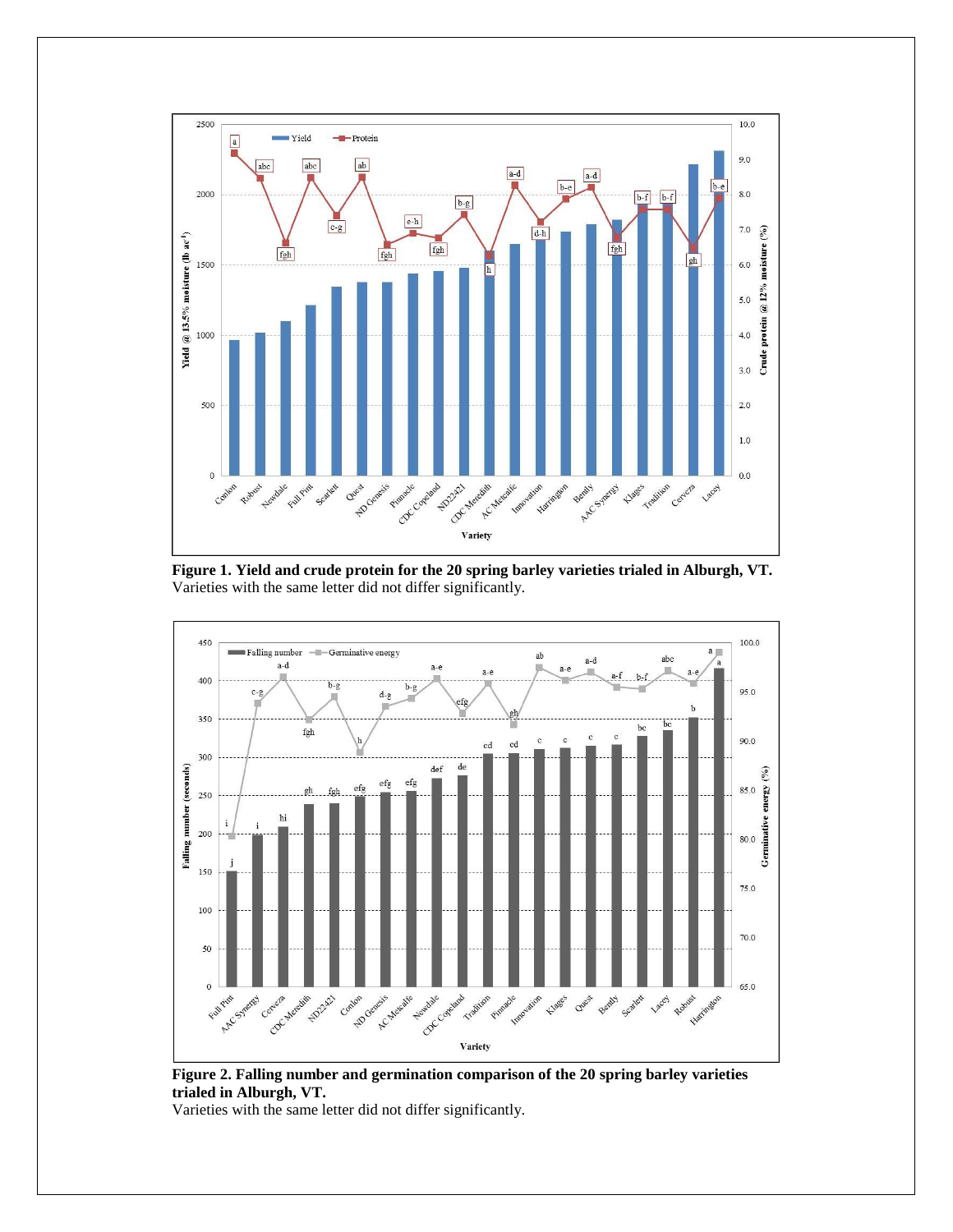Six of the 20 spring barley varieties trialed were below the FDA's 1ppm limit for DON (Figure 3). The lowest DON concentration was Scarlett (0.38 ppm). Additonal varieties below 1 ppm include; Conlon (0.67 ppm), Harrington (0.70 ppm), Full Pint (0.80 ppm), Newdale (0.83 ppm), and Cerveza (0.97 ppm). The variety with the highest DON concentration was ND22421, 2.57 ppm. Nine varieties, Harrington (99.0%), Innovation (97.5%), Lacy (97.2%), Quest (97.0%), Cerveza (96.5%), Newdale (96.3%), Klages (96.2%), Robust (95.8%), Tradition (95.8%), Bently (95.5%), and Scarlett (95.3%), met industry malting standards (95% or above) for seed germination (Figure 2). The lowest germination rate was Full Pint (80.3%). The variety with the plumpest kernel size was Conlon (98.3%). Eleven other varieties; AAC Synergy, ND22421, Innovation, Tradition, Lacey, Bently, Pinnacle, Full Pint, ND Genesis, CDC Meredith, and CDC Copeland were plump. All of the twenty varieites trialed met industry standards for plumpness, >80% for a two-row and >70% for a six row barley.





Varieties with the same letter did not differ significantly.

## **DISCUSSION**

It is important to remember that the results only represent one year of data. The 2015 growing season presented some challenging weather conditions for grain production. The relatively dry conditions in April allowed for timely planting of spring grain mid-April. However, the cool temperatures and excessive rain in June delayed plant development and created the ideal conditions for weed growth. Weed pressure and nutrient leaching could have contributed to the reduction in grain yields this season. Test weight, a measure of grain plumpness, is also an indicator used to determine malt quality. The below average temperatures, and above average rainfall during June, may have caused lower test weights as all